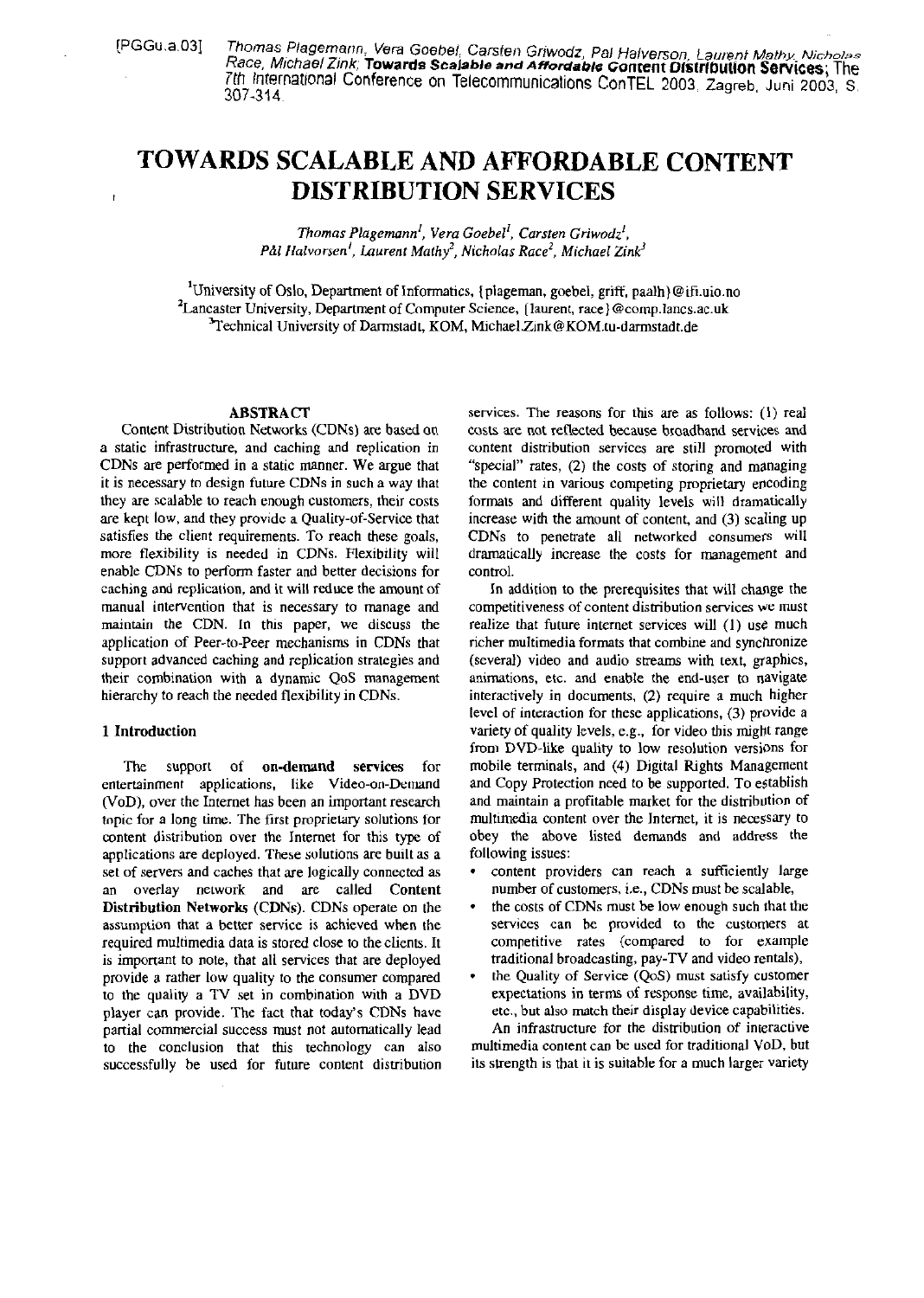of applicarion domains. such as education (e.g., Leaming-on-Demand), distribution of information in the public sector (e.g., laws and regulations). and distribution of research results to enable tight collaboration between geographically separated research centers and institutions, etc.

It is the goal of this paper to analyze and point out how these high-level requirements for future CDNs, i.e., scalahility. low cost, and sufficient quality, can be realized. One important step in this direction are new advanced caching and replication strategies for CDNs. This issue is intensively studied hy many research groups worldwide. We believe that these techniques can only provide the full benefit if they can he utilized in a dynamic CDN. in which new servers and proxy caches can he dynamically added and removed. In order to keep the costs of such a flexibility low, it is very important to have the proper tools for (semi-) automatic managemtent of future CDNs. We envision to reach these goals by using the following three ingrediences in a combined fashion: Peer-to-Peer (P2P) mechanisms within the CDN to manage resources and content. advanced caching and replication strategies in the CDN. and a dynamic QoS management hierarchy "on top" of tbe CDN.

The remainder of the paper is structured as follows: in Section 2, we argue why flexible selforganizing CDNs are ncedcd. Aftenuards, we show in Section 3 how advanced caching and replication strategies can function in flexible CDNs. The basic QoS management hierarchy is described in Section 4, and its utilization for flexible CDNs is outlincd in Section 5. Sections 6 gives a short conclusion and outlook.

# 2 The need for flexible selforganizing CDNs

CDNs consist of a numher of strategically located servers that deliver content on behalf of content providers. CDNs redirect client requests away from origin servers towards CDN servers, typically using techniques such as DNS redirection or **URL** rewriting. Whilst these mechanisms provide a way for CDN Operators to load-balance between their own servers, the actual CDN infrastructure is often fairly rigid, requiring a significant degree of management (thus increasing the operational costs). Whilst a numher of these CDN systems are currently in operation, there is little evidence to suggest that an optimal architecture or design has actually been found [12].

A new research challenge is to pursue a goal towards the architecture and design of autonomic (i.e. self-organizing and self-repairing) CDNs that require minimal management, yet exhihit very good scalability

and perfomance properties. These autonomic features should ideally apply to both the interconnection of components making up the CDN and the content management within the CDN (i.e., what content to put where and for how long). Such features would facilitate the introduction of new content and hardware, and improve the operational characteristics of the CDNs. Autonomic CDNs would exhihit better resilience to failure, offer increased efliciency, whilst simplifying management and keeping operational costs to a minimum.

Furthermore, in a world where mobile access is becoming increasingly commonplace, and emerging technology such as 3G enables hroadband capahilities everywhere, the design of specific solutions for the support of mohility within multimedia applications will become increasingly unsustainable. However, we believe that by supporting self-organization at the interconnectivity and content management levels. CDNs could be designed to support any user, mobile or not. without distinction nor special provision. This is hecause the characteristics of the CDN as perceived hy a moving user, and vice versa, appear to be equivalent to those perceived by a fixed user in the presence of failure. Indeed, the loss of connectivity resulting from a Server crash. for example. in a wired network produces the Same effeet to the User application as the apparent loss of connectivity caused by a mobile user moving to a new network domain and re-connecting to **a** new content cache that does not hold the required content: the flow of media to the user application is interrupted. Investigating the design and use of autonomic CDNs in hoth wird and wireless contexts is therefore important and timely.

We also claim that the use of ideas from **P2P**  technologies provides an interesting starting point to provide self-organizing and resilient (a.k.a autonomic) overlays [221. We envisage that such techniques can be extended and combined with other emerging technologies, such as active and programmable networking, to achieve the level of operational performance needed in production CDNs, while retaining the self-organizing, highly resilient and very low management features of existing P2P networks.

## 3 Advanced caching in flexible **CDNs**

Originally, caching and replication decisions in CDNs have either been performed manually or hased on caching approaches that are also wcll-known from the web caching world. CDNs that have been designed for real-time streaming media distribution arc bascd on the assumption that required handwidth would be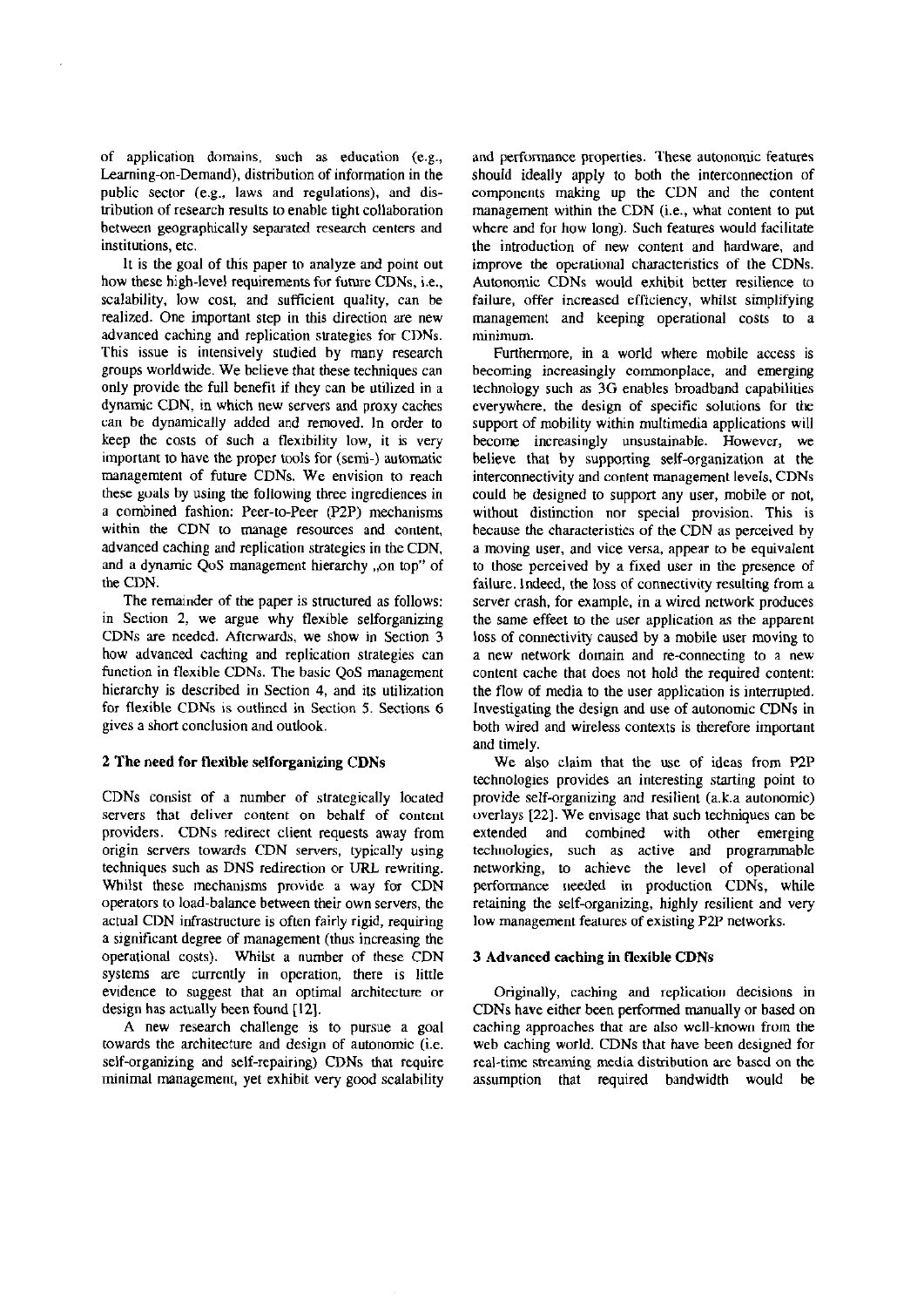sustainable between a CDN node and a client.

The intense discussion of the following two topics showed that this assumption cannot always be made. The first mpic is the demand for TCP friendly **[25]**  behavior of all networked application. This consideration requires that media delivery in CDNs conforms 10 what is considered appropriate bchaviour in the Intemet, both inside the CDN and between CDN nodes and end-systems. The second topic is the success of multimedia-capablc **PDAs** and inubile phones. It makes it highly desirable that the same content is made available to end-systems with vastly different capabililies in receiving, processing and presenting content.

Due to these two considerations, caching and replication approaches have been developed that make use a scalable content to adapt to network bandwidth and to client demands. All of these techniques make use of subdividing content for more appropriate distribution. They may aim at one or both of the goals of this scalability. The existing work can he hroadly classified into two categories of subdivision: *temporal subdivision* and quality *subdivision.* With multimedia content that provides more structure than video that is supposed to be consumed linearly from end to cnd, a new possibility arises, which is *structural subdivision.* 

### 3.1Temporal subdivision

Temporal suhdivision requires no special encoding formats and relies on the distribution of content in temporal segments. The one example that is currently in commercial use is prefix caching [19]. It works by storing the first few minutes of videos on a proxy cache server close to clients, while the rest of the video is retrieved from a central server. The use of the terms prefix and suffix for the initial temporal segment of video and the remainder. respectively. has hecome common. A form of temporal subdivision that works with asymmetrically organized hierarchies of servers, variances in customer interest, and an arbitrary number of caches was introduced by periodic multicast with pre-storage [5].

Temporally segmented techniques cannot adapt to network problems beyond a predefined level. They rely on the delivery of data from a node that hulds one segment to the client in just-in-time, because they are generally designed under thc assurnption that buffer space is valuable and not abundant at end-systems. Thus, optimizcd versions of all protocols are vulnerable to dynamic changes in network conditions. In generaI, temporal scgmentation ideas have no support for different end-system capabilities because they are

mainly designed for high quality CBR movie delivery. Some limitations in the bandwidth of access networks eould be overcome, though Pans et ai. demonstrated that the combination of broadcasting protocols with the pre-storage of all movies' prefixes at the receiver side would considerably reduce or even eliminate startup latency [18]. Other authors noticed that this technique could just as well be applied to prefix caching.

It is generally true that the results of the broadcast family of protocols that was spawned by Aggarwal et al.'s paper [I] and was continued for example by Paris' Pagoda [17] can be transformed into temporally segmented on-demand ideas of spawned by patching [IO], all of which can be combined with caching as shown in gleaning **[91** and mpatch [241.

# 3.2Quality subdivision

Quality subdivision requires a special encoding formal that allows the delivery of lower quality versions of the content that requires less storage space and network bandwidth for delivery than the full version. This kind of subdivision became known by receiverdriven layered multicast **(RLM)** [15], an approach for scalable live video broadcasting. This approach assumes a video that consists of several layers, where the lowest layer provides a low quality version of the video, and higher layers can be added to increase this quality. It has subsequently been exploited in conjunction with caching. TCP-friendly delivery of layered video from central servers to cache servers is the objective of [27]. Assigning different values to the layers of videos, thc value of caches' content has been optimized in (131. [28] uses layering to transport in an adaptable manner from a cache server to an end-system. Recently, multiple description coding **has** attracted attention. In which the usage of at least two independent base layers increases error rcsilience.

#### 3.3 **Stmctural** subdivision

Like quality subdivision, structural subdivision requires content semantics to be well-defined and known by the nodes of a CDN. Structural subdivision relies on semantic knowledge of the content, such as which part of the infomation contained in a file is relevant, or frequently retrieved.

One multimedia format that has been developed with video compression in mind but that does not loose the structural abilities of other multimedia formats is the ISO-standardized MPEG-4. MPEG-4 can model scenes that are interactively explored. This ranges from User selection of branches of a presentation but may cxtend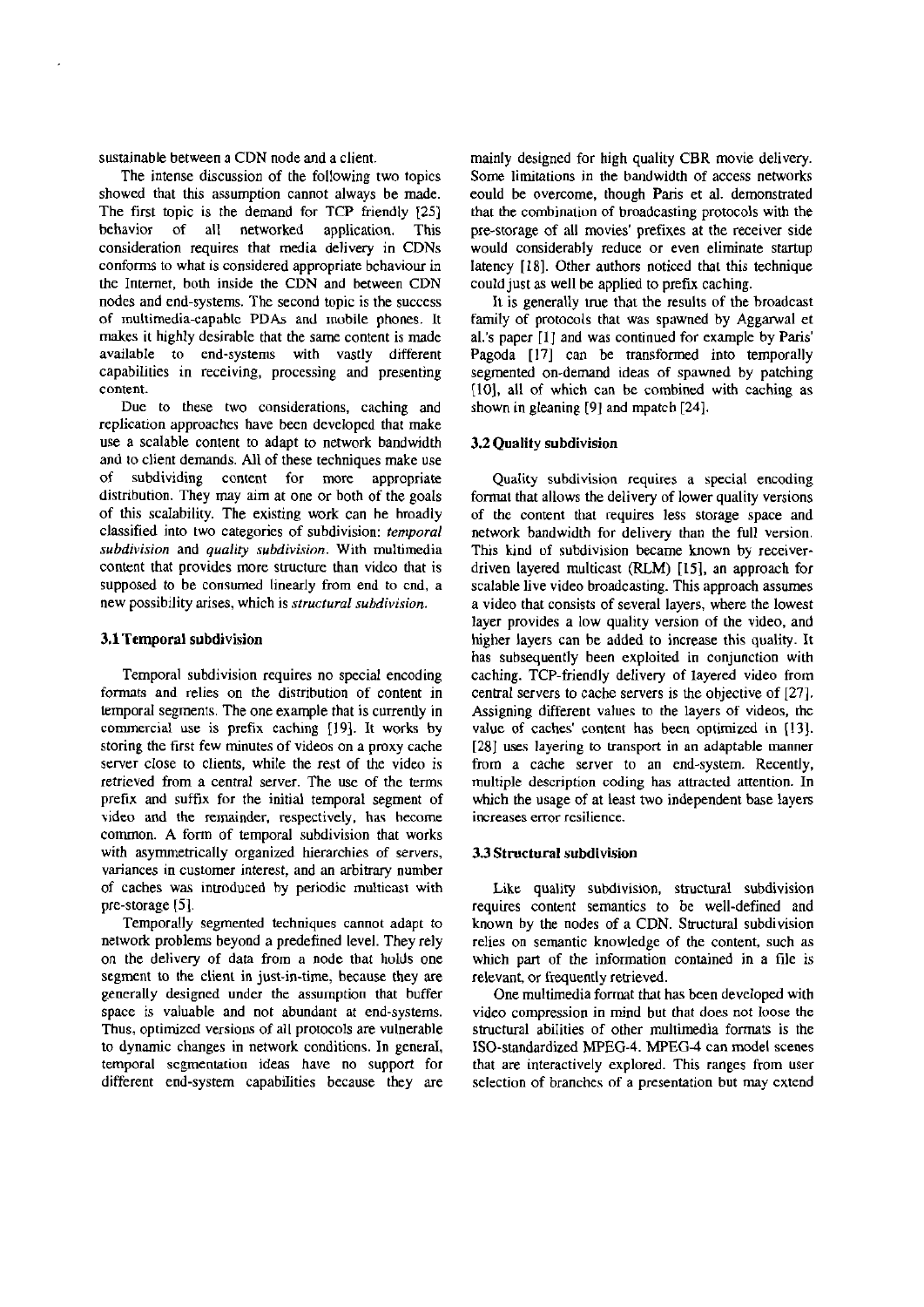to virtual worlds. Due to this support for navigation, parts of the presentation will be more frequently demanded than others. Knowledge of such conditions allows the seleetion of a structural part of an MPEG-4 presentation for caching. Altematively, MPEG-4 can support the controlled degradation of the presentation quality of scenes to adapt to extemal eonditions such as network load of end-system performance limits. It specifies video codecs that support fine-grained scalability and by this means, supports quality subdivision. However, the ability to construct scenes from several objects makes it also possible to exclude individual objects from delivery. For example, it would **he** possihle to exelude scmantically irrelevant eyecatchers, news anchors, or background scenes wben a delivery of the complete scenes is not possible.

# **3.4Next steps**

In this overview of techniques for the distribution of streaming media in CDNs. it becomes clear that approaches based on caching and streaming are in the focus of research so far. A frequent complaint about the mentioned streaming techniques is that they ignore tbe reality of downloads at rates lower or higher than the playback speed. In fact, this distinction is just an implementation issue at the end-system. Temporal subdivision approaches can make excellent use of highcr handwidth and perform just as well **as** download techniques. Quality subdivision approaches, on the other hand, arc meant to enable concurrent playback during download, even if the available bandwidth can not support full quality streaming.

Alternatives to the use of caching have not been explicitly discussed above. However, by applying techniques such as prefix caching, pre-storage and predistribution, an active replication approach is actually implied. The current sehemes do explain the amount of content that needs to be repiicated in detail for theoretical CDN topologies. For realistic topologies, or even for dynamically changing topologies. the appropriate use of replication is an important researeh issue. Existing P2P approaches ean provide insight into such dynamically developing systems, even though they are typically aimed at even more dynamic systems.

From the overview of these existing options for partial distribution of content in a CDN, we derive a series of demands that are addressed by our research work.

The exploitation of encoding formats that include such semantic information is the next step towards more efficient CDNs. which can dclivcr the same content over the lnternet to a variety of end-systems.

- Beyond the work that exists for the delivery on scalable media to heterogenous end-systems, we will consider end-systems that roam dwing content reception, such that a change of servers would be appropriate.
- We will integrate quality- and structural-subdivision approaches with existing P2P ideas that make use of temporal subdivision to deliver content from several sources to overcome network bottleneck.
- Subdivided content can, and structurally subdivided content in particular must, be amended with metainformation about the relevance of its parts and relation among parts. Some of the information can be generated along with the eontent, other is dynamically generated by observing end-user behavior. We will investigate how this information can help a better distribution of content.
- To a lesser extent than **P2P** systems, CDNs have to deal with service failwes and the arrival and departure of nodes. Chis requires an investigation of distribution approaches for their adaptivity to changes and stability when they occur. Our distribution approaches will be evaluated for their performance in this respect.

# 4 The QoS **managcmcnt** hierarchy

The OoS management hierarchy has been developed in the OMODIS project for QoS support in distributed multimedia applicatinns. with a focus on distance leaming applications that use Multimedia Database Management Systems (MMDBMS) and other media services in a distributed environment [6], [7]. These applications consist of long-lived sessions where users submit requests for multimedia presentations and might specify QoS requirements per session, per request. or per multimedia object. It is important to note that the distributed application componenis that participate in providing service to the session are dynamically determined based on the multimedia data to be retrieved and the multimedia processing to be performed.

With respect to our environment and goals, we reviewed the state-of-the-art in QoS management services and observed the following shortcomings in previous works:

Static. pre-configured multi-layer QoS solutions:  $\bullet$ Several static, three-tiered QoS management stnictures have been proposed [141, **[20].** These management structures limit the adaptations that can be applied. For example, when replacing a component. the new service component must **he**  within the scope of one of the previously known QoS managers or this type of adaptation cannot be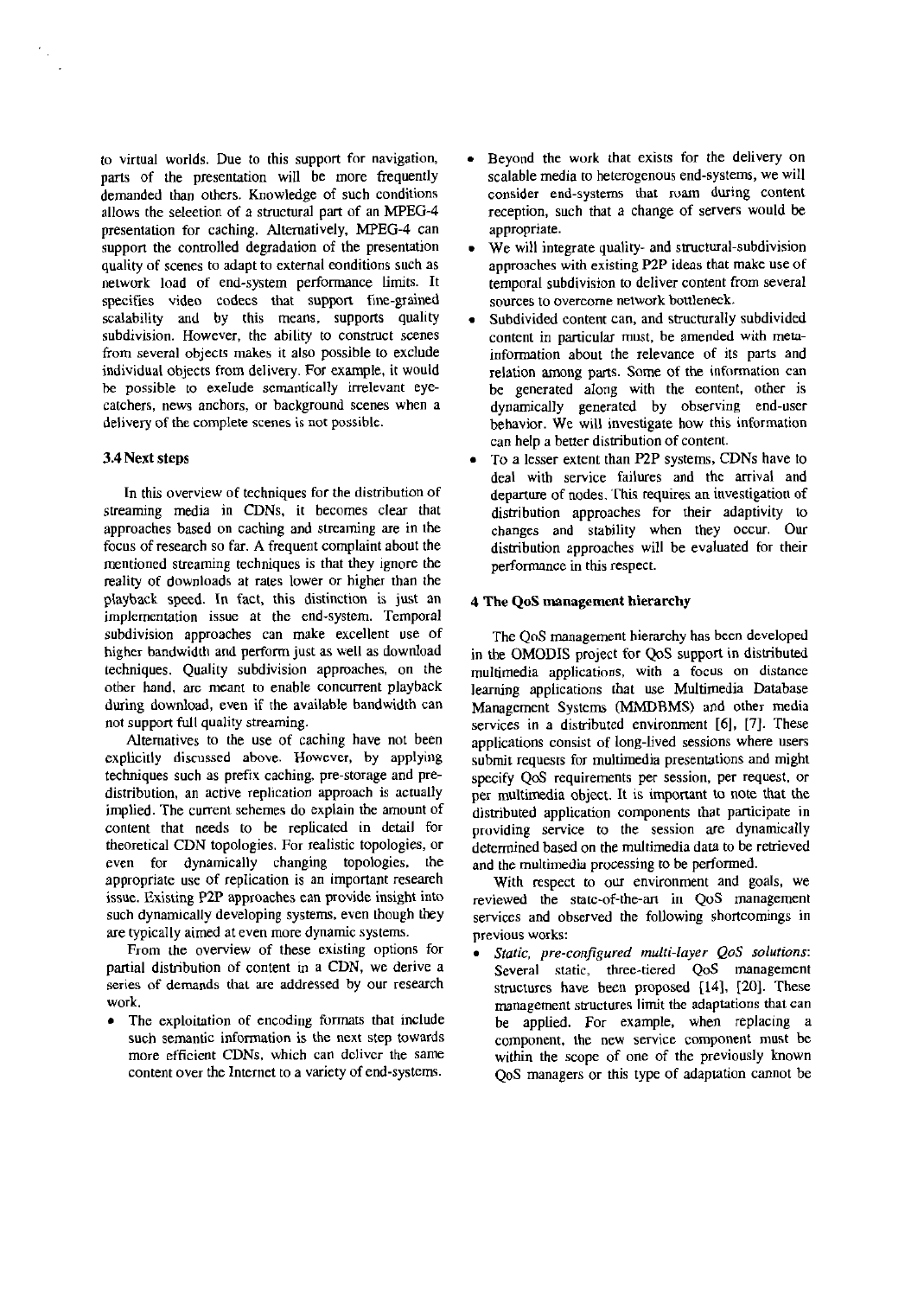used, i.e., new OoS managers cannot be dynamically added to the configuration.

*Component-embedded QoS managemeni:* Early works have integrated configurable QoS services into communication protocols and end-systems in order to meet new application requirements and to Support end-to-end QoS guarantees. e.g., **[4],** [16], *[26].* Others have proposed that all QoS service issues be managed by the application *[23]* or by end service systems *[21,* **[31, [81,** and *[261.* QoS mechanisms that handle concrete resources, like CPU time or disk bandwidth, must consider the particular properties of the resource, resulting in type-specific QoS management techniques and mechanisms that are not easily reusahle.

The key concept of our QoS management hierarchy is the dynamic (re-)contiguration of a hierarchy of QoS managers per session [6]. The hierarchy is of arbitrary depth and consists of application service components and two types of QoS managers: *strategic QoS managers* and *iactical QoS managers*. Basically, a strategic manager is responsible to enforce the policies or higher-order goals of a service provider or policy domain owner, and a tactical manager performs concrete control actions on *Managed Comporients*  (MC). There is a 1:l correspondence between strategic managers and policy domains. A policy domain contains a set of application services that are govemed by a common QoS policy. A QoS policy is represented by a set of policy statements. These statements define resource Iimits within the domain and specify procedures that control how QoS contracts are negotiated and how QoS-based adaptation can be performed within the domain. A policy domain corresponds to an authority realm. Each policy can be independently updated depending on the implementation and the requirements of the domain.

# **4.1 Managed components**

A MC is any system, service, or resource that presents itseif as an atomie entity to a QoS manager. This means a MC can be a single server, a set of servers providing an encapsulated service, or a subsystem of services with an existing QoS management system. MCs execute on platforms. A platform may host multiple components concurrently, but for simplicity we assume that each component executes on a separate platform.

MCs may be *QoS-aware* or *QoS-unaware.*  Examples of QoS-aware MCs **are** *Self-adapring comporients [211* and *QoS-mechanistic components [161. QoS mechanisms* contained in QoS-aware MCs are service-specific algorithms for maintaining QoS

contracts held by that component. For example, a QoSaware network service can implement flow filtering for multimedia streams. and chamel shanng for specific types of network traffic. These mechanisms are not generic QoS management services. but a QoS manager can selectively invoke these specific mechanisms to achieve QoS goals as part of its QoS management responsibilities. We differentiate between three basic types of MCs *[7]:* (1) QoS-aware MCs that implement all messages defined by our QoS management middleware; *(2)* QoS-unaware MCs that are wrapped with component-specific software that implements messages senl by QoS management middleware; and (3) QoS-aware, multi-component service or subsystem that encapsulate MCs and its own QoS management solution, such as a QuO-managed *[23]* subsystem for communications, command, and control applications.

# **4.2Management hierarchy and policy domains**

A tactical QoS manager provides direct QoS management to a MC, using a QoS policy that is specific to that MC. Each component (or wrapped legacy component) is bound with its tactical QoS manager at compile time or at load time (by dynamic binding). Tactical QoS management protocols are unidirectional (from the manager to the MC). Tactical QoS managers **are** coordinated and guided by higher-level strategic QoS managers. The number of strategic managers and the depth of the QoS management hierarchy are determined by the structure of the end-toend application and the sets of nested *QoS policy domairis* over which the application is distrihuted. A QoS policy domain is an authority realm containing a set of application services governed by a common QoS policy. Each domain contains one strategic QoS manager that provides QoS management over all tactical and strategic managers within that domain. The strategic management hierarchy is rooted at a strategic *session manager.* The session manager enforces the QoS policy in the *session domain,* which is created when a user initiates a session and it exists only for the duration of the session.

A QoS policy is represented by a set of policy statements that detine resource limits within the domain, define domain-wide QoS goals. and specify procedures that control QoS negotiation and QoS motivated adaptation within the domain. For example, QoS policy statements can specify that clients outside of the local domain can negotiate only best-effort service between the hours of *8:00* and *12:00,* and that clients may never be moved between MCs during primary operating hours. Policy domains are defined, for example. within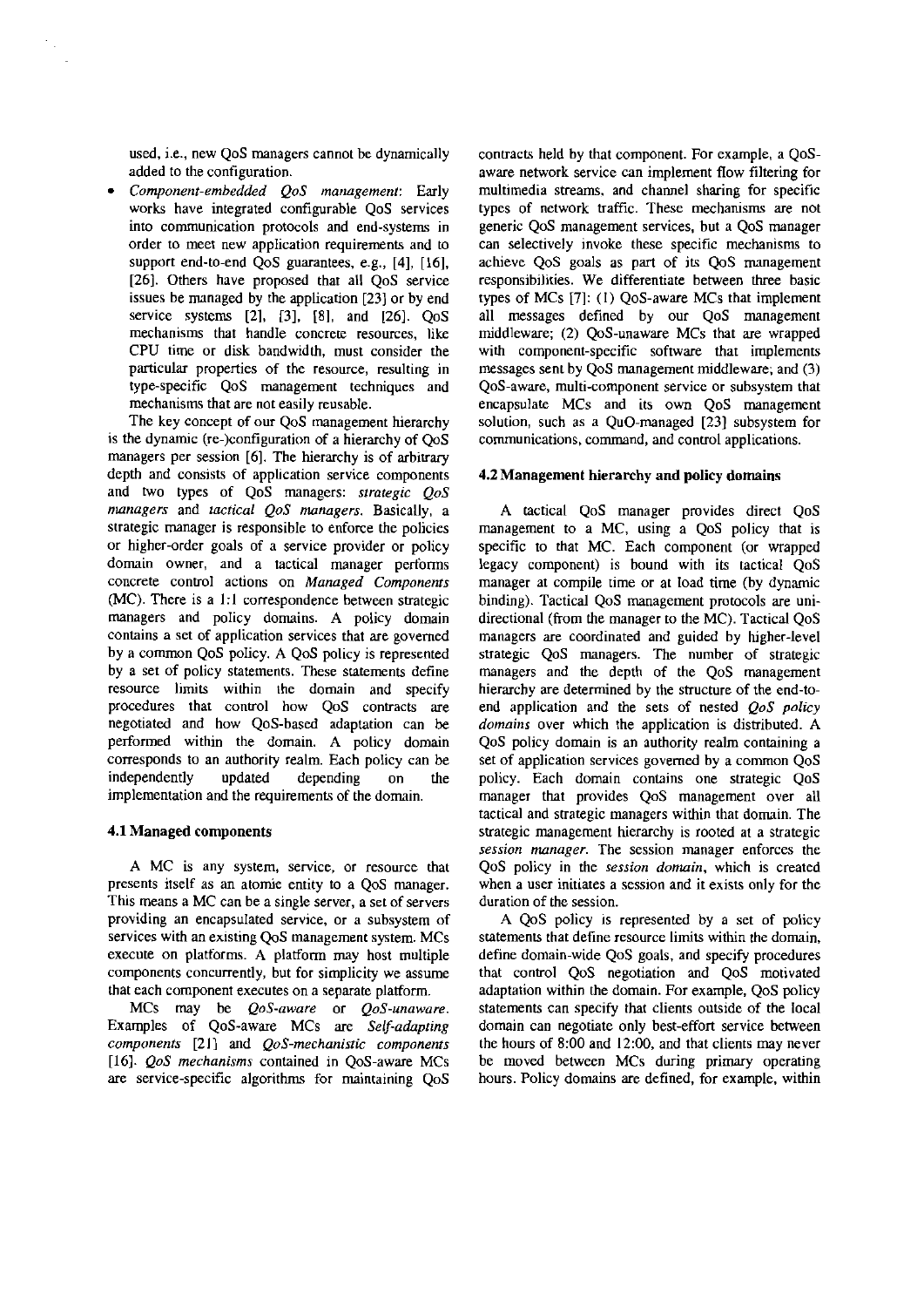corporations, between corporations, hy govemments, and by international bodies. They are long-term authority realms that exist for indefinite time periods. Each domain policy is independently updateable, online or offline, depending on the implementation and the requirements of the domain.

Figure 1 illustrates a sample end-to-end multimedia application. We use this example to further describe the essential aspects of our QoS management middleware. All MCs are represented by gray shaded icons in Figure 1. The MCs work together to provide a service to a distinguished MC called the *end-client.* The end-client initiates an application session, suhmits an application request, and is the final sink point for responses to the application request. The *end-urer* is a human interacting with an application component executing on the endclient system. When directed by the end-user, the endclient sends a request over Netl to the application server. The application server parses the request and determines which backend servers could be used to service the request (perhaps using a broker or trader, e.g., [11] to locate appropriate services). In this example, the application server requests data from the MMDBMS over Net2, and additional data from a webserver over Net3. The application server works **as** a client of the MMDBMS and the web-server. Upon receiving the multimedia request, the web-server determines that it **must** reuieve sorne archive data from another media server over Net3. Each service component has a corresponding tactical QoS manager that manages QoS for all clients of the local service. The initial service configuration is determined during QoS negotiation, based on the functional and QoS capabilities of each MC.

Figure 1 shows a hypothetical set of six policy domains, with strategic managers, overlaying the services that support the client request. The top-level, session domain is created dynamically when the client session is initiated. Three corporate policy domains (Corp A, Corp B, and Corp C) and their strategic managers are shown. Corporation C allows company departments to define QoS policies over their resources. In this example, two departments control their own resources (Dept 1 and Dept **2)** and define their own departmental policy domains.

When a clieni session is initiated, a session-specific set of *QoS* management connections among the existing strategic managers are dynamically configured. The tactical managers and their respective MCs are the terminal leaves of the QoS management structure. For each tactical manager, a unique *QoS management chain* is formed by the set of strategic managers responsible for the nested policy domains containing the tactical manager's MC. The management chain includes all strategic managers beiween the tactical manager and the session manager. Each QoS manager, except the session manager, has a unique *parent rnanager* defined by the management chain from the tactical manager to the session manager. A *QoS management path* is a subset of a QoS management chain. A path begins at a leaf and ends before reaching the session root. Thus, the management structure forms a tree, rooted at the strategic session manager. Each level in the management hierarchy monitors and manages QoS within its scope.



Figure 1: Policy domains and strategic QoS managers overlay components in a distributed system.

One important property of our approach is that the management hierarchy can be dynamically reconfigured, because the QoS management structure must adapt as the application structure adapis. Consider for example the following scenario: the media server in our sample application becornes overloaded and begins missing deadlines for delivering video to the web server. This QoS violation is detected by the tactical QoS manager for the media server. The manager attempts, without success, to rernedy the problem through local component adaptation, i.e.. increases a client's priority, taking disk handwidth from best effon clients and giving it to the troubled client. Having exhausted the local adaptation schemes, the tactical manager escalates the problem to the strategic QoS manager for policy domain Dept 2. Based on adaptation policy and the current Status of clients and MCs within the Dept 2 domain, the strategic manager creates an adaptation plan. For example, the strategic manager may move some users from the overloaded media server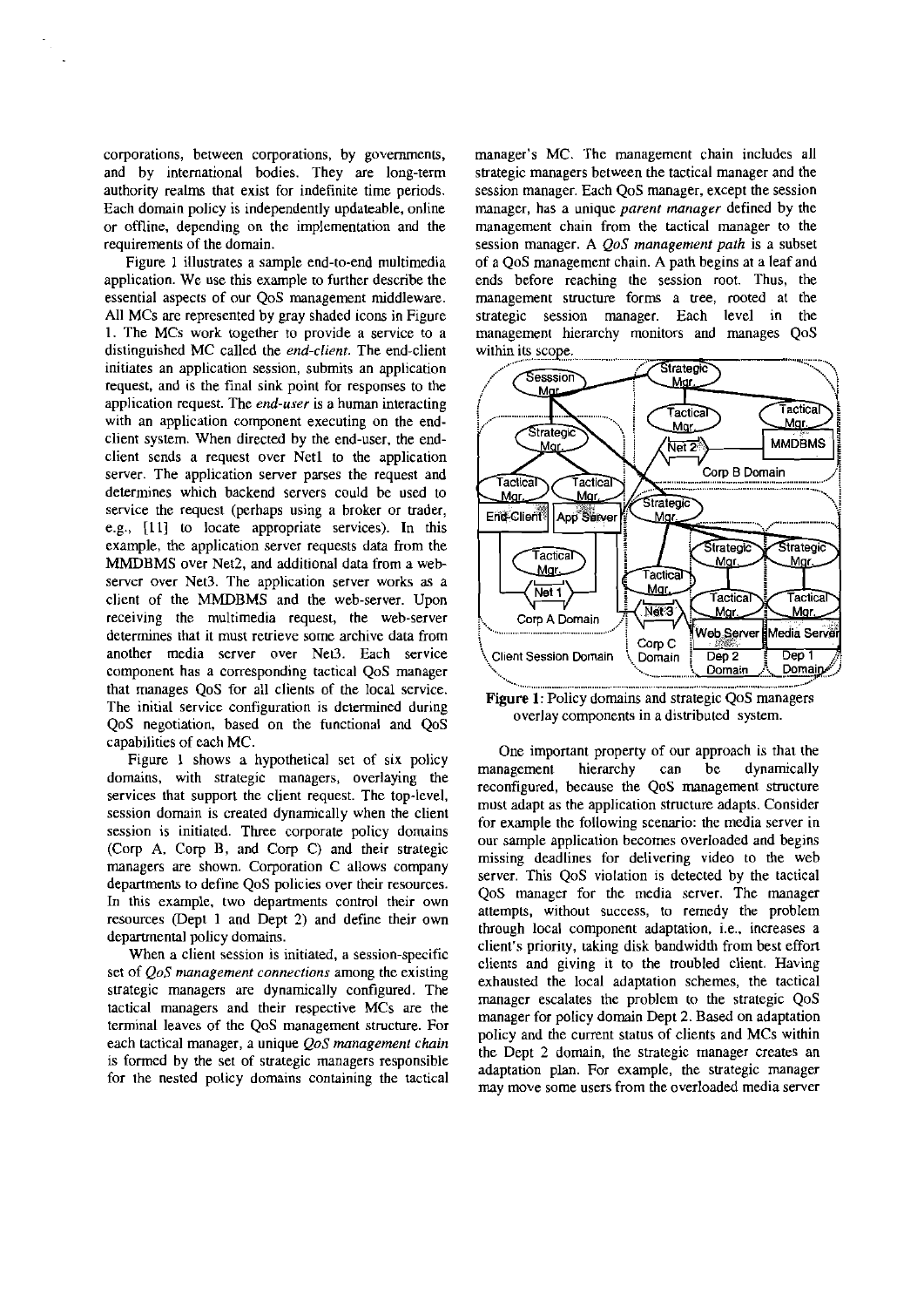**to** another server storing partially replicated media data. If adaptation is still not effective, then the strategic manager informs its parent manager for domain Corp C. This manager may use a service replacement adaptation to solve the prohlem and uses the replacement video server in a new policy domain, Corp D. In order to successfully perform a cross-domain replacement, the QoS nianagement hierarchy must dynamically adapt as the structure of the distributed application adapts. The strategic QoS manager for the domain Corp D must be added to the QoS management hierarchy and the strategic and tactical QoS managers in the domain Dept **2** must be removed from the instantiated QoS management hierarchy.

## 5 **Managing** flexible CDNs

In this section, we discuss the comhination of the three elements that have been discussed previously, i.e., **P2P** mechnisms for CDNs, caching and replication in CDNs. and the QoS management hierarchy. **P2P**  mechnisms, like distributed hash tables, are used to handle in a scalable manner the dynamic aspects in a CDN, which include dynamic adding and removing of computing resources as well as dynamic creation and removing of multimedia object copies. Furthermore, lookup services from **P2P** solutions can be used to efficiently identify a CDN node that is close to the client, i.e., to identify those components that together provide the requested service.

The QoS management hierachy is designed for dynamic environments and will **be** used in the context of this research for two purposes: (I) QoS nianagement, i.e., QoS contract negotiation. monitoring of sessions, renegotiation. adaptation, etc.. and **(2)** providing information to the CDN such that it can make decisions conceming the dynamic creation, placement, and removal of data copies in the CDN. '

It is important to note, that the QoS management hierarchy is designed to be independent of any panicular application. This seeems to be in conflict with the goal of managing a flexible CDN, because many management decision must be guided hy application semantics. We will discuss this potential conflict and its resolution hy a typical situation CDNs have to cope with, i.c., changing popularity of data elements. The popularity of data elements changes over time and is often also depending on certain user groups. For example, a cross country skiing event that takes place in North America is popular in Norway early in the moming hefore people go to work, and it is popular in Germany after people come home from work. Aflcxiblc CDN could adapt to this popularity changes by placing

a copy of the cross country event early in the morning on a CDN node in Oslo, and one copy in the afternoon on a CDN node in Frankfurt. In case the popularity is even that high that it leads to an overload situation for these nodes, additional replicas could help to satisfy all user requests with sufficient quality.

The decision when and where a replica of a certain mulrimedia ohject should he generated is clearly driven hy application sernantics. The QoS hierarchy must not understand the sernantics of the multimedia object and its meta data descriptions. On the other hand. it is the QoS management hierarchy that perioms QoS negotiations and knows whether they are succesful or not. Furthermore, it monitors all sessions and controls whether the QoS contracts are fulfilled or not. The application is entirely relieved from these tasks.

In order to understand the cooperation of CDN and QoS management hierarchy, it is worthwile to go stepby-step through the main interactions between a CDN and the QoS hicrarchy for a single session: First, a user is requesting a multimedia object from the CDN. The CDN identifies the components that are needed to establish a session for the user, e.g., the CDN node that stores the requested multimedia object, the network between client and node, and the users end-system. If the CDN has multiple copies of the multimedia object, it relurns a list of all components that hold a copy. This list is ordered according a predefined criieria, like the distance function in the **P2P** lookup service. The client passes the component list and its QoS requirements to the QoS management hierarchy. The QoS management hierarchy requests every involved component to initiate the estahlishment of a QoS management chain from itself to the session manager that roots the hierarchy. For each encapsulated policy domain there will be the strategical manager of this domain included in the hierarchy. When there is a chain from all components up to the central session manager, the QoS hierarchy is established. The task of the OoS management hierarchy is to govern the negotiation of a QoS contract. Each MC has to find out whether it can accept the QoS contract or not. This process is than periormed the next higher level in the hierarchy etc. until it reaches the root of thc hierarchy, i.e., the session manager. SMs that have more than one child must combine the incoming QoS contract terms and conditions. The same is valid for the session manager that performs the final decission. Finally, all MCs are informed from the session manager ahout the outcome of the negotiation and in case of a succesful negiotiation, they can start streaming. In case the negotiation is not sucessful, the QoS management hierarchy informs the CDN about the reason for it. By this, the CDN can collect data that can be considered in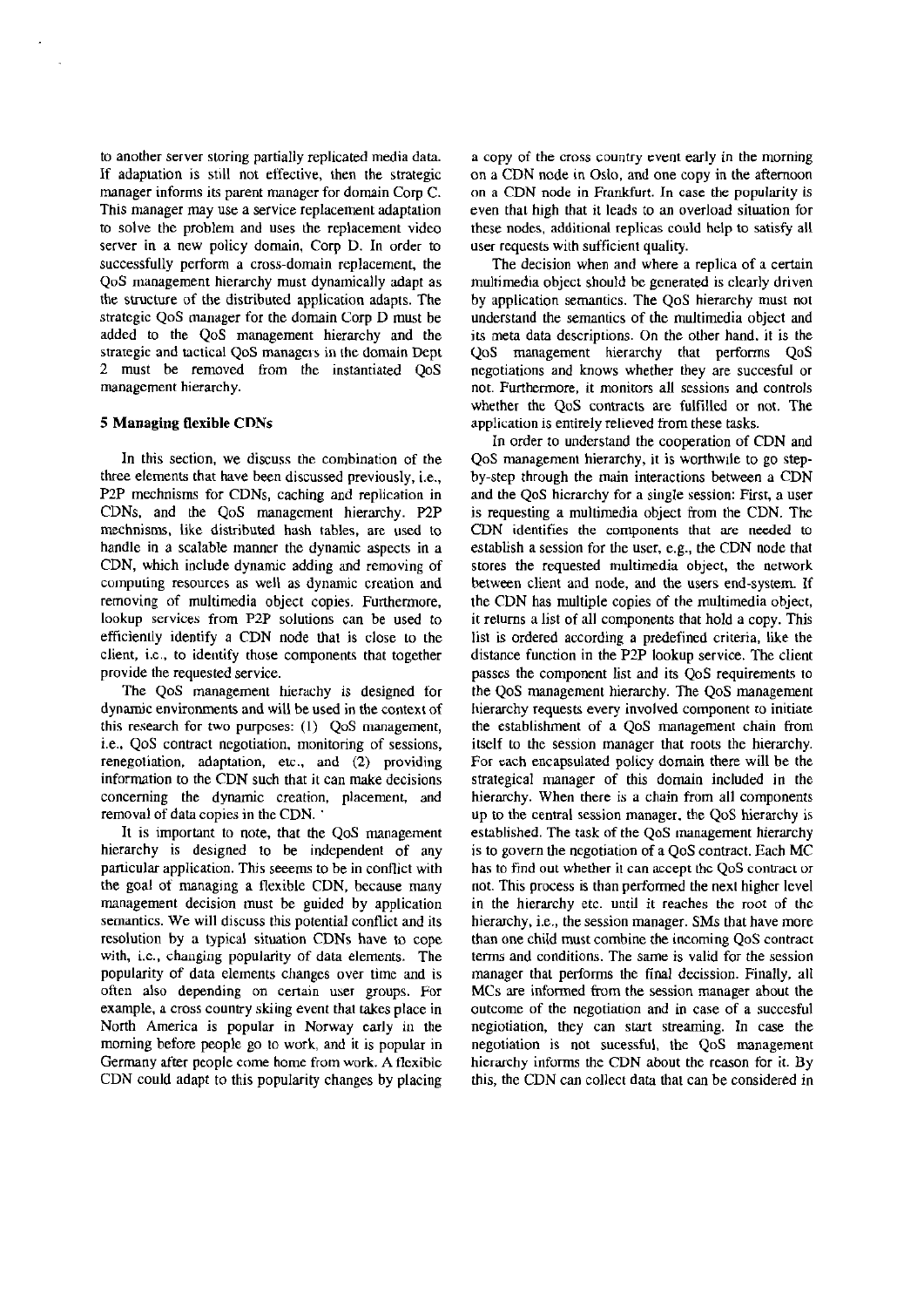later decissions on the creation and removal of replicas. For example, if a MC is often refusing QoS contracts. it indicates that the MC is in an overload situation and a replica should be created to improve the CDNs QoS. If a SM is often refusing a contract, it indicates that a replica in a different policy domain will improve the CDN's QoS.

The QoS managament hierarchy is monitoring all sessions and initiates a QoS renegotiation if QoS contracts are violated. The information ahout this could also be passed to the CDN to Support later deeissions on replicas. If there are already existing replicas, the QoS hierarchy must only be changed in order to include a MC that holds another copy (the list where given initially). Thus, a session can automatielly adapt to maintain its QoS hy using another copy.

### 6 Conclusions and outlook

In this paper, we have argued that future CDNs must be more flexible to reach scalability with low costs and eari provide sufficient QoS. We have shown how PZP mechanisms and advanced eaching and replication strategies can be used in CDNs in combination with the QoS management hierarchy to realize such CDNs. Our ongoing and future research is concerned with the detailed design and implementation of such a flexible CDN with QoS.

# **REFERENCES**

- [I] Cham C. Aggarwal, Joel L. Wolf, and Philip S. Yu. A permutation-based pyramid broadeasting scheme for video-on-demand systems. In Proceedings of the International Conference on Multimedia Computing and Systems, Hiroshima, Japan, pages 118--126. SPIE, June 1996.
- [2] Blake, S., Black, D., Carlson, M., Davies, E., Wang. W.. Weiss, W., An Arehitecture for Differentiated Services, IETF Internet **RFC** 2475, December 1998
- [3] Braden, R., Clark, D., Shenker, S., Integrated Services in the Intemet Architecture: An Overview, IETF Intemet **RFC** 1633, lune 1994
- [4] Campbell. A., Coulson, G.. Hutchinson, D., A Quality of Service Architecture, ACM Computer Communications Review, Vol. 24. No. 2. April 1994, pp. 6-27
- 151 S.-H. *Gary* Chan and Fourad Tobagi. Disbibuted Server Architectures for Networked Video Services. IEEE/ACM Transactions on Networking, 9(2):125--136. April 2001.
- (61 D. J. Ecklund. V. Goebel, T. Plagemann, E. F. Ecklund, Dynamic End-to-End QoS Management Middleware for Distributed Multimedia Systems, ACMISpringer Multimedia Systems Journal, Voluriie 8, Number **5.** December 2002. pp. 431- 442
- [7] D. J. Ecklund, V. Goebel, T. Plagemann, E. F. Ecklund, C. Griwodz, J. Ø. Aagedal, K. Lund, A. Berre, QoS Management Middleware: A sperable, Reusable Solution, 8<sup>th</sup> International Workshop on Interactive Distributed Multimedia Systems (IDMS'OI), Lancaster (UK). September 2001
- 181 Gopalakrishna, G., Parulkar, G., A Real-time Upeall Faeility for Protocol Processing with QoS Guarantees, 15th ACM Symp. on Operating Systems Principles (SOSP), December 1995
- [91 Carsten Griwodz. Wide-area True Vidco-on-Demand by a Deeentralized Cache-based Distribution Infrastnieture. PbD thesis, Damstadt University of Technology, Darmstadt, Germany, April 2000.
- [10] Kien A. Hua, Yin Cai, and Simon Sheu. Patching: A Multicast Technique for True Video-on-Demand Services. In Proceedings of the ACM Multimedia Conference, Bristol, UK, pages 191--200. September 1998.
- [11] ISO/IEC JTC1/SC21, 1997, ODP Trading Function, Report: ITU-T X.950 - ISO/IEC 13235
- (121 B. Krishnamurthy. C. Wills. Y. Zang. "On the IJse and Performance of Content Distribution Networks", Proceedings of ACM SIGCOMM Internet Measurement Workshop, pp. 169-182, November 2001.
- 1131 lussi Kangasharju, Felix Hartanto, Martin Reisslein, and Keith W. Ross. Distributing Layered<br>Encoded Video through Caches. IEEE Encoded Video through Caches. IEEE Transactions on Computers, 51(6):622--636,2002.
- [I41 Li, B., Agilos: A Middleware Control Architecture for Application-Aware Quality of Services Adaptations, Ph.D. Thesis, Depattment of Computer Science, University of Illinois at Urbana-Champaign, 2000
- [15] Steven McCanne, Van Jacobson, and Martin Vettcrli. Receiver-driven layered multicast. In {ACM {SIGCOMM}), volume 26, pages 117-- 130, New York, August 1996. ACM Press.
- [I61 Nahrstedt, K., Smith, J.M.. Design, Implementation, and Experienees of the OMEGA End-Point Architecture, IEEE Journal on Selected Areas in Communications, Vol. 14, No. 7, September 1996, pp. 1263-1279
- [I71 Jehan-Francois Paris, Steven W. **Cartcr,** and DarrellD. E. Long. A hybrid hroadcasting protocol